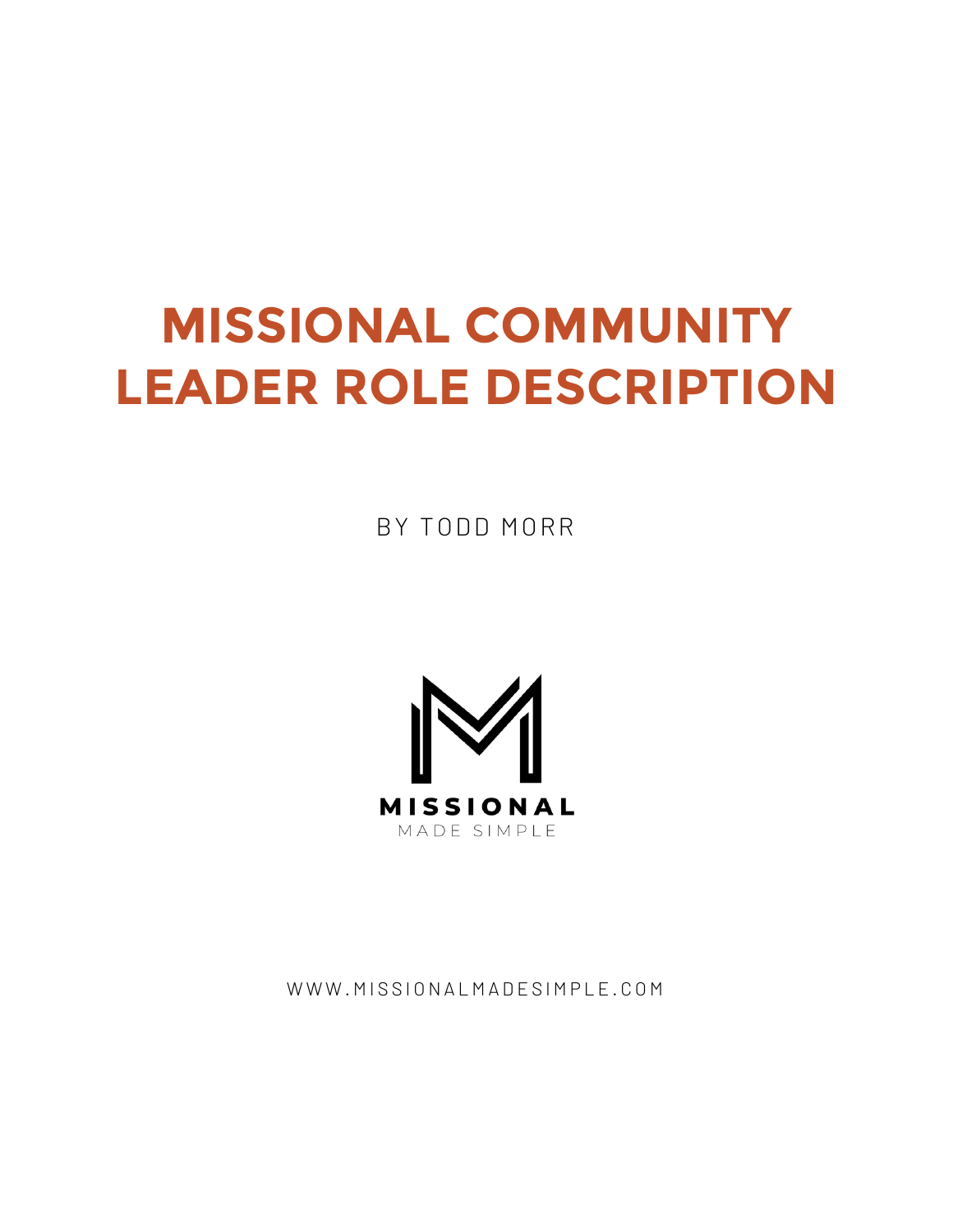# **MISSIONAL COMMUNITY LEADER ROLE DESCRIPTION**

*The primary focus of your MC is making disciples of Jesus who make more disciples. With this focus, the hope is to multiply your MC into two MCs within 18-24 months. You're not doing this alone, but with the shared leadership of a core group of leaders.*

## **LEADING YOURSELF**

#### **PERSONAL DISCIPLESHIP:**

- Consistent reflection on scripture and application of the Gospel to all areas of life.
- Consistent prayer and listening to the Spirit for his daily leadership for your personal life and for others.
- Regular participation in MC Leader's training and coaching.
- If married, help your wife and children grow in their Gospel understanding and Gospel application.
- Regular practice of Sabbath, solitude, and rest.

## **LEADING A FEW**

#### **REPRODUCING YOURSELF IN YOUR CORE:**

- Clarify the "core" of your MC and give them your best energy, preparing them as future multipliers.
- Create and commit to an MC plan with your core with detailed mission included, adjusting seasonally as necessary.
- Help your core understand their unique Ephesians 4 gifting (APEST) and the contribution they can make to the MC.
- Help your core to grow in how they are leading themselves personally (see above).
- Help your core to grow in consistently living out their identity as Family, Missionaries, Servants, and Learners.
- Help each individual maintain several relationships (3-5) with not-yet-believers that they are prayerfully and consistently influencing to Christ.
- Create a culture of prayer with your core, so that the core and others in the MC are being prayed for regularly.
- Organize as many as possible from the MC into DNA's and regularly check on DNA health.
- Meet with the core at least 1x each month to celebrate progress, make needed adjustments, and plan for next month.